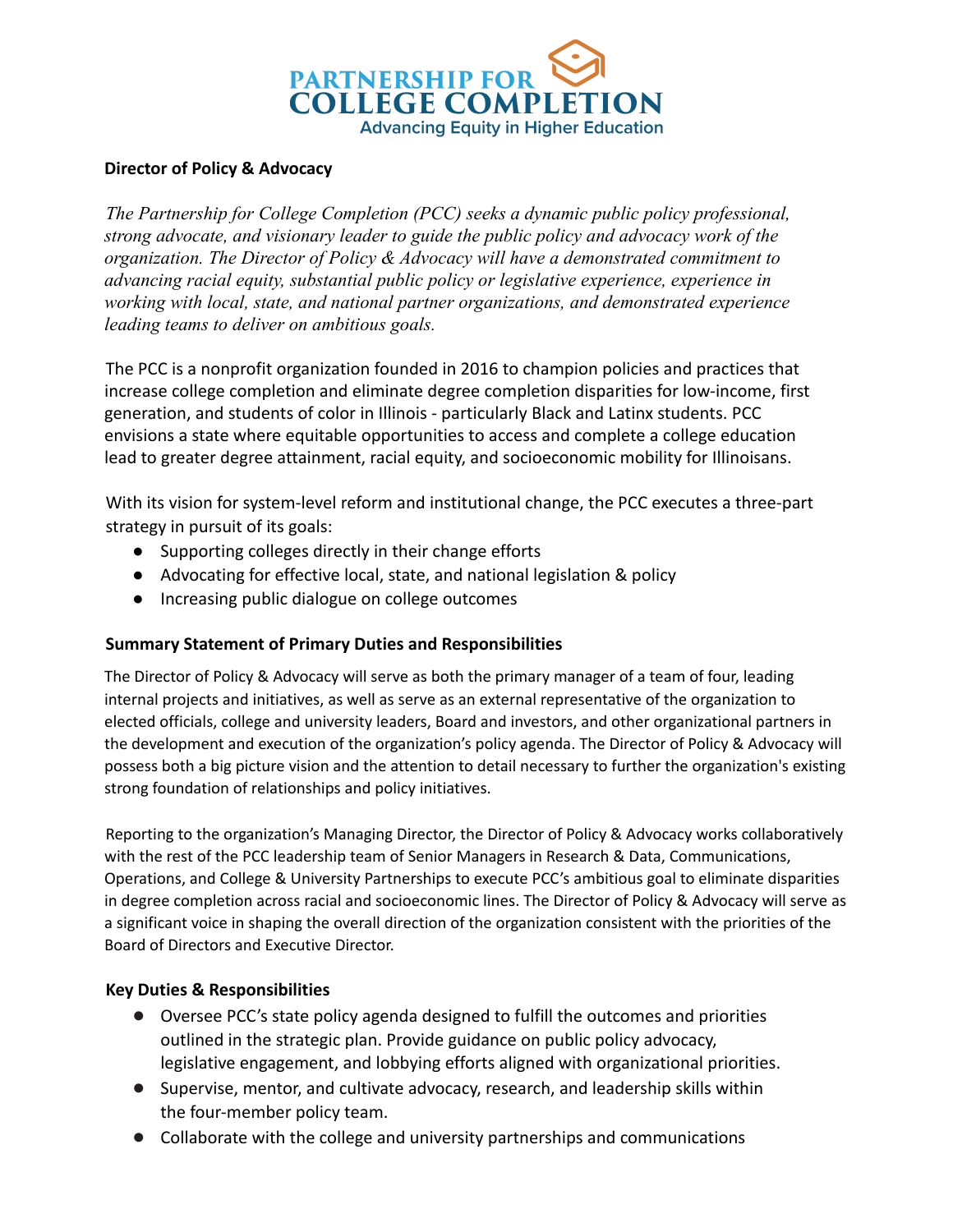teams to achieve goals. Work closely with partner organizations, state agencies, coalitions, and higher education stakeholders to support public policy advocacy.

- Cultivate relationships with key elected and appointed officials, policymakers, and related governmental bodies and leaders.
- Develop respectful and productive relationships and coordinate advocacy efforts with impacted populations and partners.
- Assist with the development and support of coalitions. Provide support to the Community Engagement Manager to engage and mobilize stakeholders.
- Advocate for the organization's position through meetings with lawmakers, position papers, public testimony, grassroots efforts, and other effective advocacy methods.
- Help guide research and analysis on policy issues to inform policy positions and trends.
- Prepare, review, and edit research memos, briefs, reports, projects, and presentations in a variety of formats to engage a diverse range of constituents.
- Prepare and edit policy and advocacy materials in collaboration with the communications team, including action alerts, talking points, issue briefs, letters, press statements, opinion editorials, website updates, and legislative and public policy reports.
- Provide reliable, timely analysis, and strategic advice on key initiatives and legislative actions to the Executive Director, Managing Director, and other staff.
- Engage in public speaking, and effective communication with co-workers, constituents, and outside agencies.
- Attend conferences and other networking events relative to the organization's mission and public policy.

## **Qualifications**

- Bachelor's degree required.
- A minimum of 8-10 years of experience in a similar position, or in positions of increasing responsibility, or an equivalent combination of education and experience.
- At least 5 years of experience managing people doing lobbying or policy advocacy for social justice, racial justice, or within an educational organization.
- Strong ability to build relationships and effectively work with a wide range of people in complex and sensitive political environments.
- Excellent written and verbal communications skills and ability to create and present information clearly and effectively for a variety of audiences.
- Sincere commitment to working in a small, highly collaborative, and high-performing team environment.
- Ability to work with diverse constituent groups, including staff and other stakeholders from all backgrounds and cultures.
- Strong commitment to and alignment with PCC's mission.
- Commitment to PCC core values:
	- $\circ$  All students can succeed when given the right opportunities, tools, and supports
	- o Equity in higher education is an urgent civil rights challenge
	- $\circ$  Solutions and resources exist to eliminate racial and socioeconomic inequities in higher education